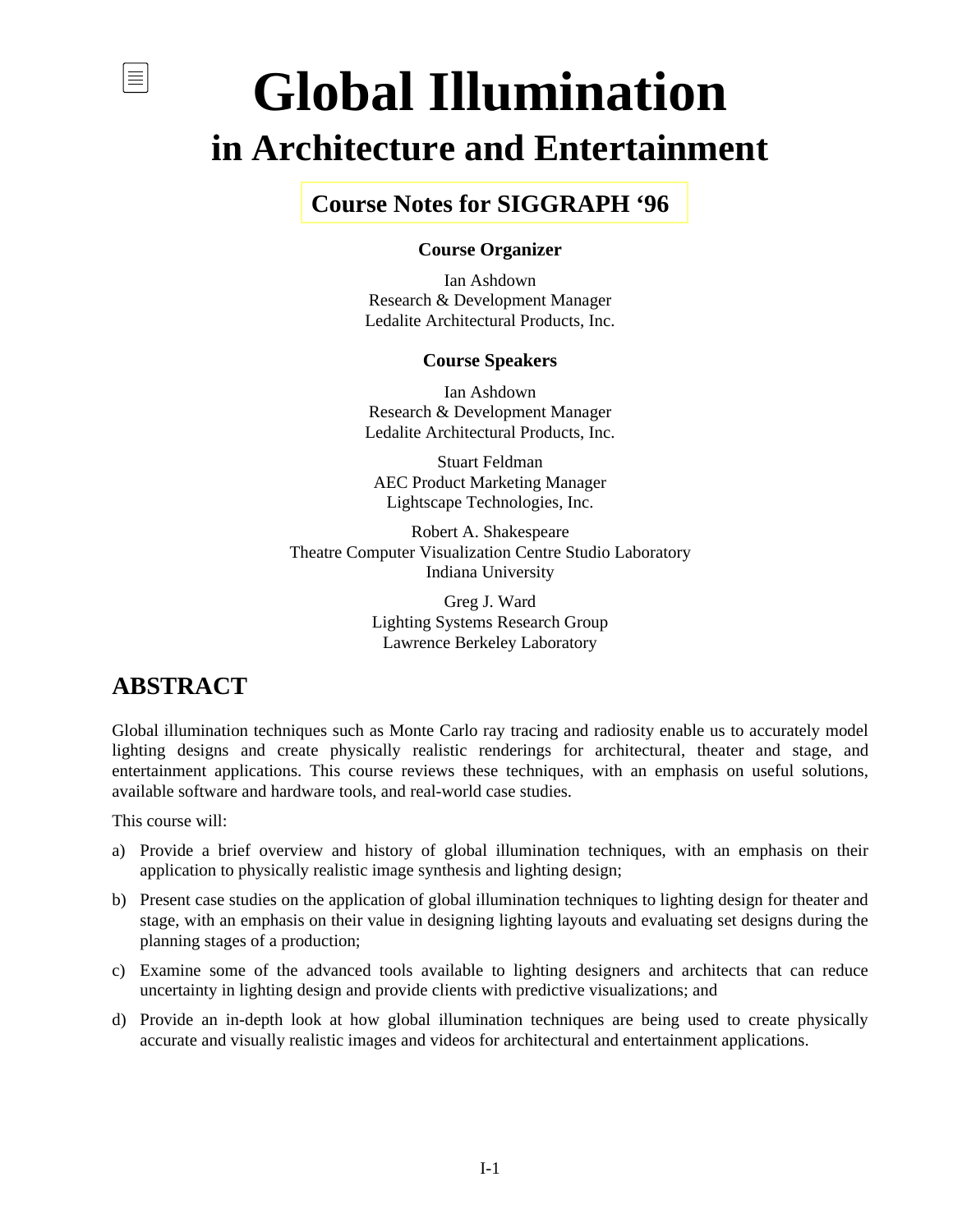## <span id="page-1-0"></span>**TABLE OF CONTENTS**

 $\boxed{\equiv}$ 

| <b>Appendices</b> |  |
|-------------------|--|
|                   |  |
|                   |  |
|                   |  |
|                   |  |
|                   |  |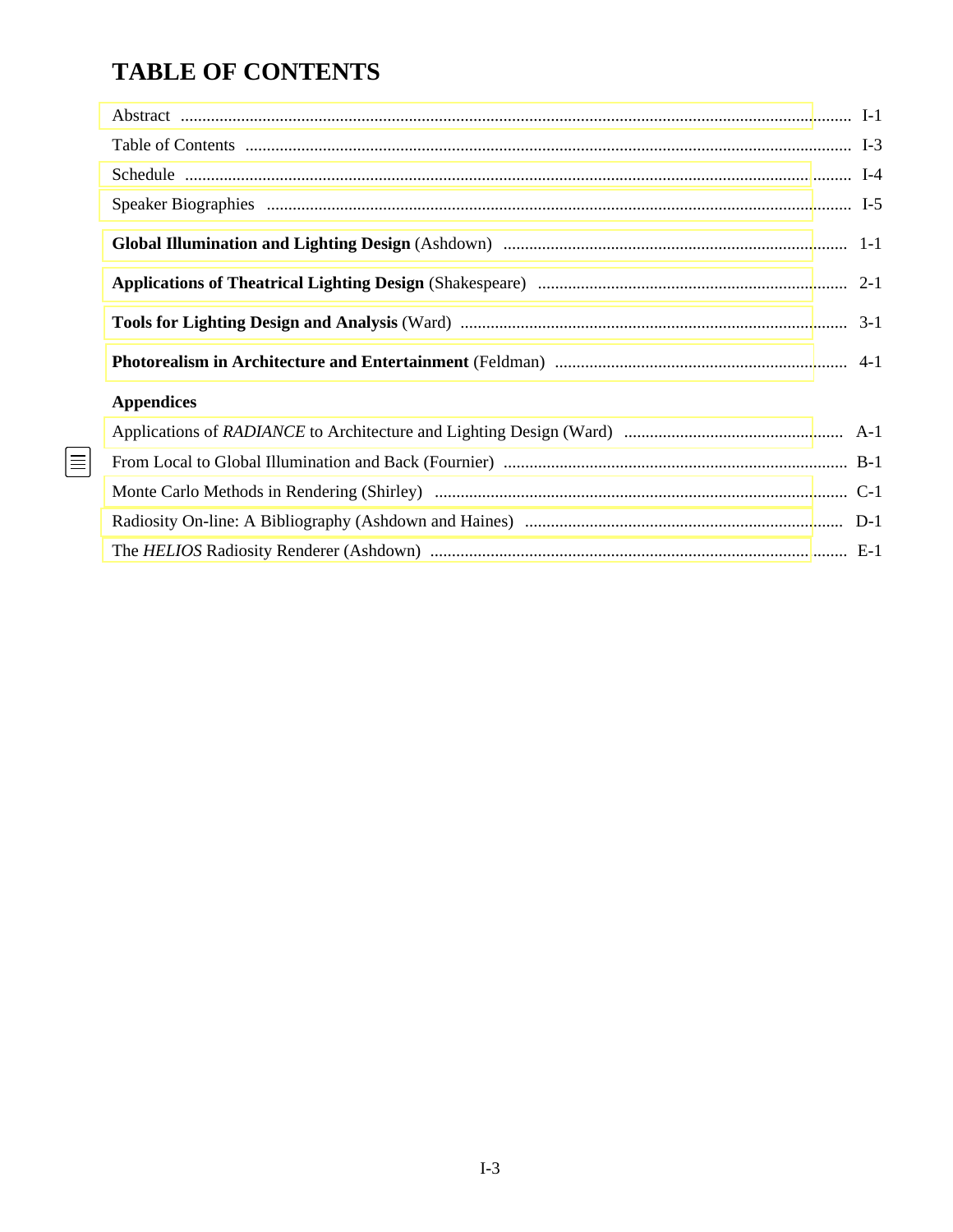### <span id="page-2-0"></span>**SCHEDULE**

| <b>Topic</b>                                          | <b>Speaker</b> | <b>Time</b>       |
|-------------------------------------------------------|----------------|-------------------|
| <b>Global Illumination and Lighting Design</b>        | Ashdown        | $1:30 \text{ pm}$ |
| <b>Applications of Theatrical Lighting Design</b>     | Shakespeare    | $2:15$ pm         |
| Java Break                                            |                | $3:00 \text{ pm}$ |
| <b>Tools for Lighting Design and Analysis</b>         | Ward           | $3:15$ pm         |
| <b>Photorealism in Architecture and Entertainment</b> | Feldman        | $4:00 \text{ pm}$ |
| <b>Question Period</b>                                | All            | $4:45$ pm         |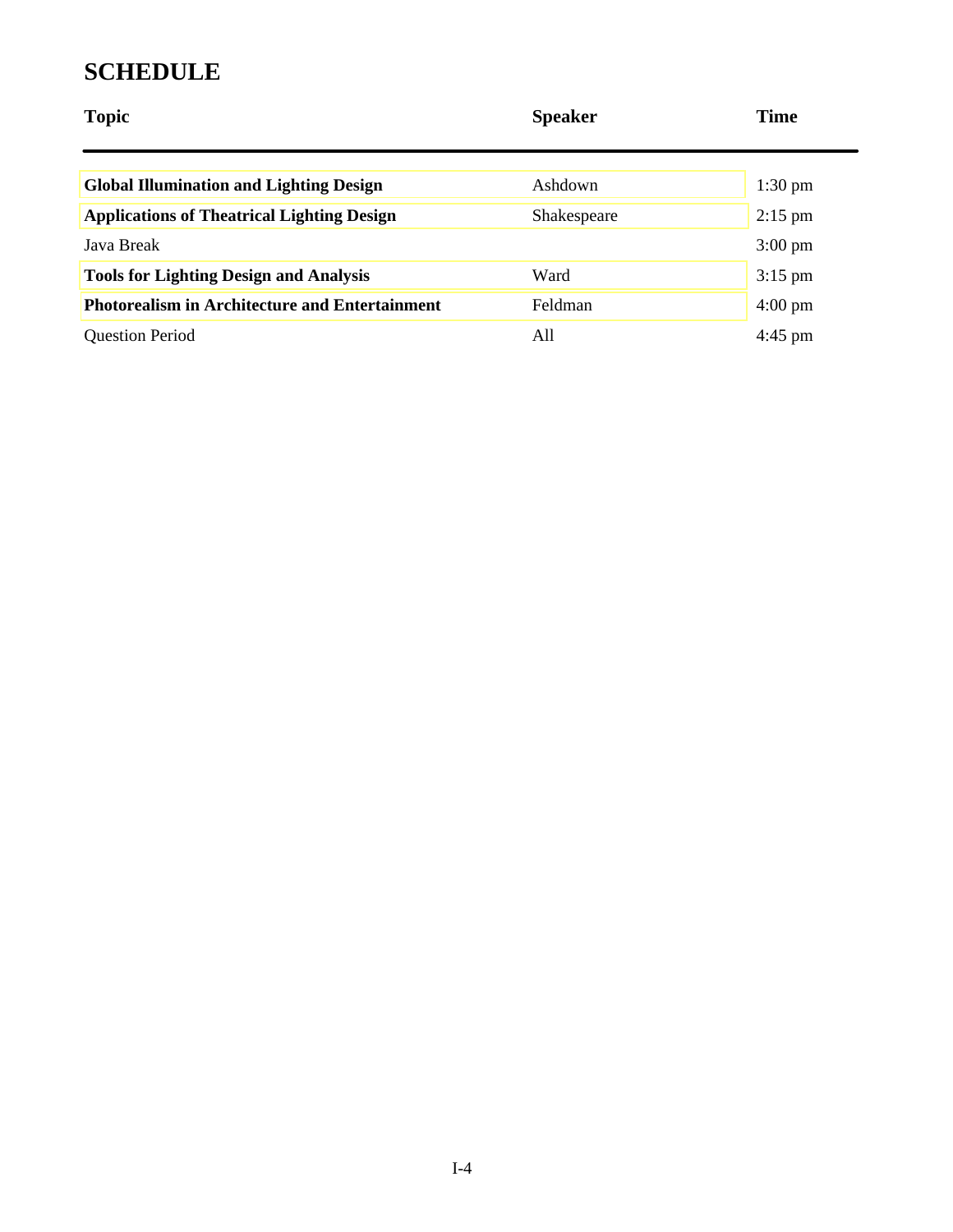### <span id="page-3-0"></span>**SPEAKERS**

#### **Ian Ashdown (chair)**

Ian Ashdown is Research & Development Manager for Ledalite Architectural Products Inc. (Langley, BC), a manufacturer of linear fluorescent lighting systems. He received his B. App. Sc. (1973) in Electrical Engineering from the University of British Columbia, and worked as an electrical engineer specializing in lighting design for ten years, followed by five years as a software engineer with Glenayre Research & Development (Burnaby, BC). He has done research in nonimaging optics design, photometric methods, and image synthesis techniques at Ledalite since 1990, and has published 8 academic papers, one book (and coauthored another), and 29 articles on radiosity, illumination engineering, photometric techniques, genetic algorithms, compiler theory, numerical analysis, and other topics.

Ian holds US and Canadian patents on a near-field goniophotometer, and is the author of *Radiosity: A Programmer's Perspective* (Wiley, 1994). His research interests include global illumination, image synthesis, radiometry and photometry, and nonimaging optics design. His professional affiliations include the Illuminating Engineering Society of North America (IESNA), ACM SIGGRAPH, International Lighting Commission (CIE), Eurographics, and the IEEE Computer Society. He is a member of the IESNA Computer and Calculations Committees and the CIE Lighting Calculations Technical Committee. He chaired the SIGGRAPH '95 course, "Realistic Input for Realistic Images."

| Address: | Ledalite Architectural Products, Inc.<br>9087A - 198th Street<br>Langley, B.C. V1M 3B1<br>Canada |
|----------|--------------------------------------------------------------------------------------------------|
| e-mail:  | iashdown@ledalite.com                                                                            |
| Tel:     | $(604)$ 888-6811                                                                                 |
| Fax:     | $(604)$ 888-0566                                                                                 |

#### **Stuart Feldman**

Stuart Feldman is a cofounder of Lightscape Technologies (San Jose, CA), and is currently their Product Marketing Manager for the AEC (architecture, engineering, and construction) markets. He graduated in 1984 with a B. Arch. from Cornell University, and in 1988 with an M. S. from the Cornell Program of Computer Graphics, where he studied the applicability of advanced rendering techniques to design applications under the direction of Drs. Michael Cohen and Donald Greenberg.

Stuart was involved in the design and implementation of the Lightscape Visualization System, a radiositybased rendering application that was developed to address the needs of the architectural design community. Prior to founding Lightscape, Stuart worked for several architectural design firms. He was also involved in the production of a number of published computer graphics projects, including the often-reproduced Steel Mill image (1988).

| Address: | Lightscape Technologies, Inc.<br>1054 Saratoga-Sunnyvale Road, Suite 200<br>San Jose, CA 95129 |
|----------|------------------------------------------------------------------------------------------------|
| e-mail:  | sif@lightscape.com                                                                             |
| Tel:     | (408) 342-1900 Ext. 103                                                                        |
| Fax:     | $(408)$ 342-1910                                                                               |

#### **Robert A. Shakespeare**

Robert Shakespeare is a professional lighting designer, Associate Professor at the Department of Theatre and Drama of Indiana University, and Director of the Indiana University Theatre Computer Visualization Center. He has lighted over 150 stage productions, with recent work including the Utah Shakespearean Festival and